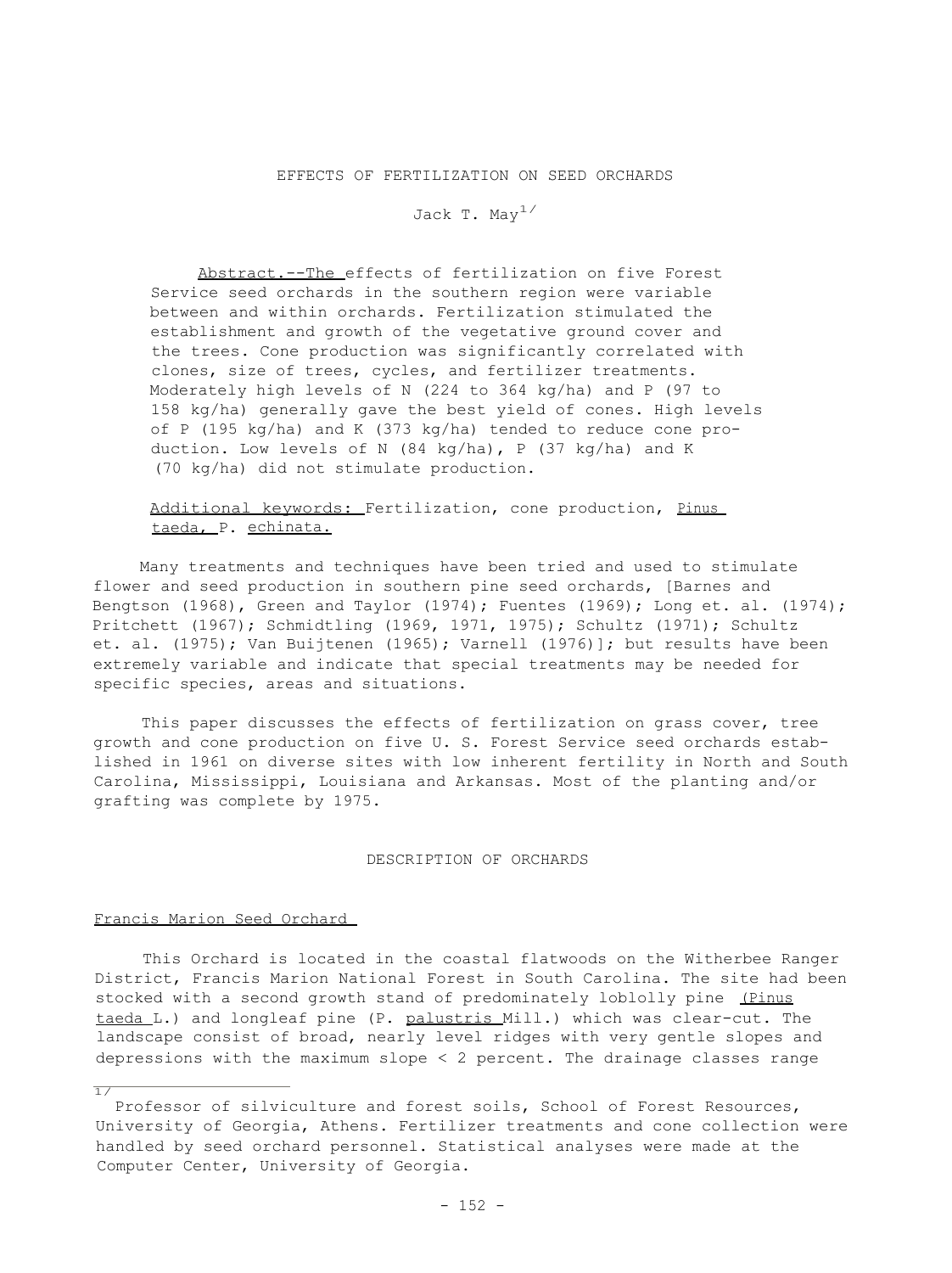from very poorly drained to well drained. Soils include Bayboro and Caroline fine sandy loam, Duplin and Dunbar sandy loam, Goldsboro loamy sand and Coxville loam. The sub-soil ranges from sandy clay loam to clay with mottling at 48 to 64 cms. Drainage was a major problem affecting orchard management as the water table was within 1.2 m for all series except the Caroline fine sandy loam. Due to the nearly level soil surface and depressional areas, natural drainageways could not remove excess rainfall within a reasonable time and water percolation through the soil was very slow due to the soil texture and structure.

Twenty-one soil samples taken in 1965 from 10 to 15 cm depth showed a mean and range as follows:  $pH - 5.0$  (4.4 to 5.2);  $P - 1.5$  ppm (0 to 8);  $K - 21$  ppm (10 to 31); Ca -907 ppm (220 to 1230) **an**<sup>y</sup> Mg - 13 ppm (4 to 30).

### Beech Creek Seed Orchard

The orchard is located on the Tusquitee Ranger District, Nantahala National Forest in the Blue Ridge Mountain Province of North Carolina. Much of the area was cleared during the early nineteenth century and converted to fruit orchards and pasture. Late in the 19th century the land reverted back to a mixed forest. The landscape consists of ridgetops, gentle to steep slopes and floodplains. Soils developed in materials of the Great Smoky conglomerate geologic formation consisting of graywacke sandstone and conglomerate with interbeds of slate. The upland soils are well drained fine sandy loam<sup>y</sup> to stony fine sandy loam, in the Hayesville series. Slopes range from 2 to 45 percent. The subsoil is a clay loam to clay. Soils are highly erodible. Soils of the coves, toeslopes and bottomland floodplains are in the Brevard, Cartecay, Colfax and Wehadkee series. Eighteen soil samples from the uplands taken in 1963 showed a pH of 5.1;  $P$  - Very low to low;  $K$  - Low to medium; Ca -Low and Mg - Very low. In 1967, after liming and fertilization 17 soil samples show a mean and range as follows:  $pH - 5.7$  (5.5 to 6.0);  $P - 14$  ppm  $(5 \text{ to } 36)$ ; K - 32 ppm  $(20-48)$ ; Ca - 248 ppm  $(151-343)$ ; Mg - 41 ppm  $(27 \text{ to } 61)$ .

# Erambert Seed Orchard

The orchard is on the Black Creek District, Desota National Forest in the Middle Coastal Plain of Mississippi. Most of the area was forested with pole-size loblolly and longleaf pine. Soils developed in materials of the Citronelle formation consisting of white clay and red sand containing gravel. Upland series are well drained Iuka, Lucy, Ruston, Vaucluse, Norfolk and Orangeburg loamy sands, and Orangeburg and Vaucluse stony loamy sand. Subsoil ranges sandy clay loam to clay loam. Soils are highly erodible.

The landscape varies from gently rolling to hilly and steep, with slopes from 2 to 17+ percent. Seven soil samples collected in 1963 show a mean and range as follows: pH - 5.3 (5.1 to 5.5);  $P - 1$  ppm (0 to 4); K - 35 ppm (20 to 64); Ca - 152 ppm (74 to 260); Mg - 38 ppm (27 to 53).

# Stuart Seed Orchard

The orchard is on the Catahoula Ranger District, Kisatchie National Forest in the Coastal Plain Province of the Gulf Coast in Louisiana. Most of the site was covered with sedges (Carex spp) and bluestems (Andropogon spp) with scattered pulpwood and post size loblolly and longleaf pine at the time the orchard was established.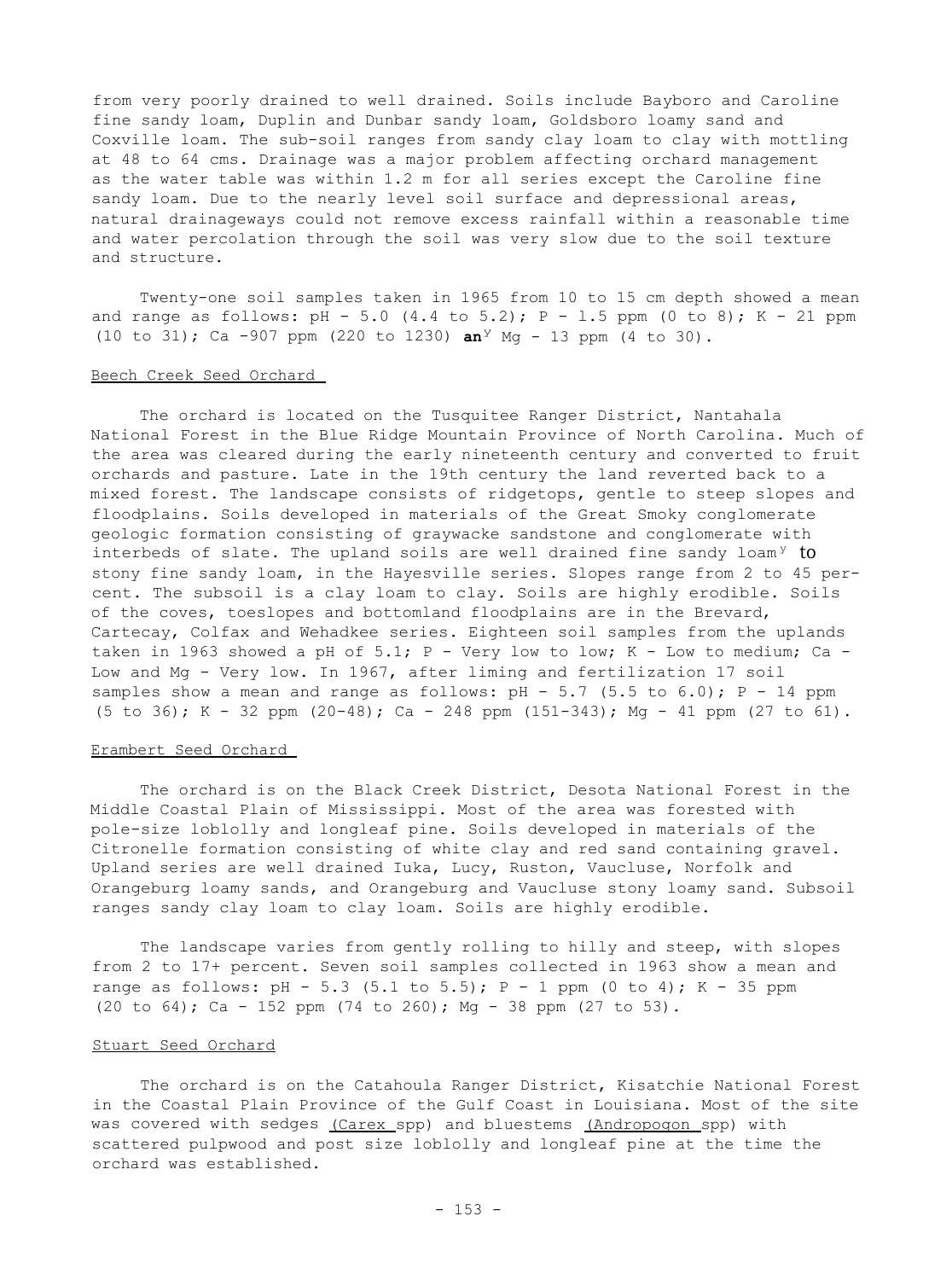Soils developed from undifferentiated clays, sands, sandstone and volcanic ash. The landscape ranges from nearly level to rolling with slopes up to about 12 percent. Soil series of ridgetops, upland flats and slopes are Bowie, Beauregard, Muskogee and Acadia silt loams to fine sandy loams. The subsoils are silt loam to clay with mottles starting between 38 and 76 cm. Drainage varies from well to somewhat poorly drained. Soils are highly erodible. Soil analysis prior to 1973-74 are not available. Samples collected in 1973 from areas that received a light fertilization showed a mean as follows: pH - 5.5;  $P - < 3$  ppm; K  $- < 24$  ppm; Ca - 384 ppm; Mg - 36 ppm.

### Ouachita Seed Orchard

The orchard is located on the Womble Ranger District, Ouachita National Forest in Arkansas. The site was stocked with a mixture of shortleaf pine (P. echinata Mill.) and mixed hardwoods. Soils formed in weathered material from shale. Hard shale bedrock is within 0.6 to l.5 m of the surface in most locations. Limestone, calcite and quartzite occurs in 0.5 to 5 cm stratified layers. The landscape varies from undulating with shallow depressions to hilly. The slope gradient averages about 10 to 12 percent with extremes of 30+ percent. Soils of the upper slopes and ridges are Goldstonshaly silt loam, and Herndon gravelly silt loam. Altavista, Wickham, Lindside and Foley series have developed on low stream terraces and alluvial bottoms. Goldston and Herndon series are well drained with medium to rapid run-off. A 1965 soil analysis of two samples showed:  $pH - 4.6$  to  $4.8$ ;  $P - 2$  to 5 ppm; K - 42 to 51 ppm;  $Ca - 280$  to 320 ppm; and Mq - 45 to 55 ppm.

## EARLY MANAGEMENT OF ORCHARDS

Site preparation, i.e. clearing, grading, disking, fertilization and seeding of a ground cover was completed for a major portion of the Orchards between 1962 and 1965. Species used for ground cover included: bahiagrass (Paspalum notatum), bermudagrass (Cynodon dactylon (L.) Pers.), fescuegrass (Festuca arundinaceae Schrab.), lovegrass (Eragrostis curvula (Schrad.) Nees), browntop millet (Panicum pamosum), sudax (sorghum spp.), and some clovers (Trifolium spp.) and lespedezas (Lespedeza spp.)

Early fertilization of the ground cover was based on recommendations of state soil testing labs--with some variations within orchards. Fertilizer rates were: Francis Marion: 2240 kg of lime, 1344 kg of 4-12-12 and 112 kg of 21-53-0 per ha; Beech Creek: 84 kg/ha of  $8-8-8$ ; Erambert: 336 kg/ha of 10-20-10 or 13-13-13; Stuart: 2240 kg of lime and 258 kg of 10-10-10 per ha; Ouachita: 2240 kg of dolomitic limestone and approximately 560 kg of 13-13-13 per ha.

Planting of root stock and/or transplanting of ramets began in 1963 and continued until 1975. When ramets were moved from the nursery or greenhouse to the orchard,  $227$  to  $453$  g of  $10-10-10$  or  $12-12-12$  were applied in the hole. Maintenance fertilization at rates of approximately 224 to 336 kg/ha of 10-10-10 was: applied at 1 to 4 year intervals between rows of trees. In either 1968 or 1969 individual trees were fertilized at a rate of 453 g of 13-13-13 per 2.54 cm of dbh.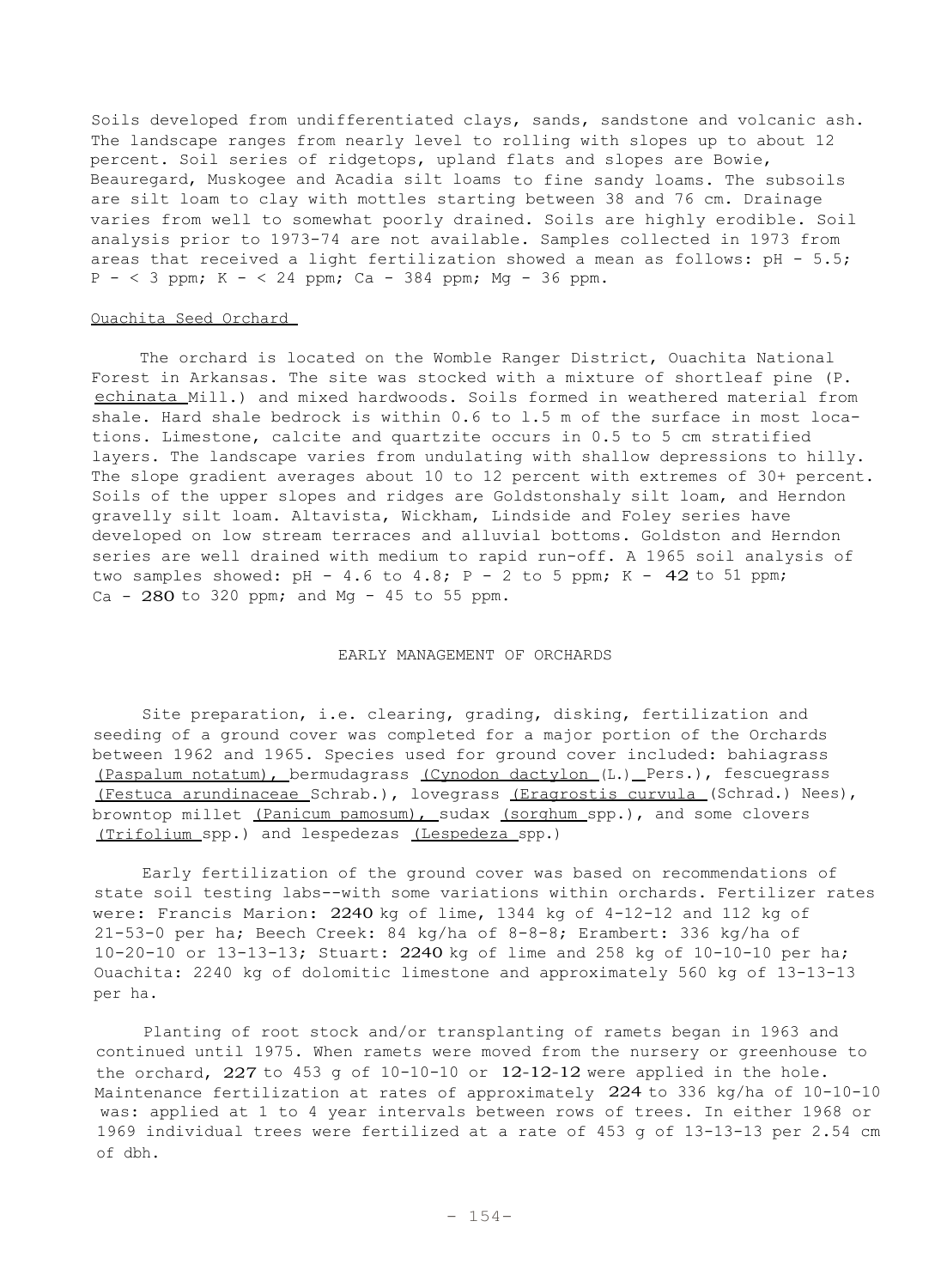Problems that appeared in the various orchards during the early years were: l) injury to ramets due to excessive fertilization; 2) poor drainage and soil compaction on the Francis Marion Orchard; 3) erosion on the Erambert and Stuart Orchards; 4) poor drainage and very slow tree growth **on the Stuart;** 5) an invasion of native grasses and weeds.

Because of problems in the orchards the U. S. Forest Service, the University of Georgia and the Georgia Forest Research Council entered into an agreement in 1967 which provided that the University and the Council provide on-the-site consultation for soil related management problems in the seed orchards. Immediate actions included: l) a intensive soil map of each orchard by The U. S. Forest Service soil scientists; 2) chemical analysis of soil samples that were collected from selected areas in each orchard; 3) correction of drainage problems in the Francis Marion and Stuart Orchards; 4) control of erosion in the Erambert and Stuart Orchards; and 5) improvement of the ground cover by an increase in fertilization and control of pest plants.

## FERTILIZATION TO STIMULATE CONE PRODUCTION

In 1971 a fertilization study to stimulate cone production was initiated in each orchard as many of the clones were producing female flowers and stems diameters of the larger trees were 10 cm dbh or larger.

### Procedure

A statistical response surface design was used because it was easier to fit than a complete factorial; and it tends to locate the combination of values for the controllable factors (N, P and K) that optimize the response (Cochran and Cox, 1957; Clutter, 1968). A central composite second order design in three incomplete blocks with 3 x-variables provides 20 treatment combinations.

Treatment levels per ha were:  $N - 0$ , 84, 224 and 364; P205 - 0, 84, 224, 364 and 448; K20 - 0, 84, 224, 364, and 448. The 448 kg/ha rate of N was inadvertently omitted.

In each orchard, there were 50 clones in each row. Spacing of ramets was 4.5 m within rows and 9.14 m between rows. One set of three incomplete blocks contained 20 rows of trees. Fertilizer treatments were applied in bands approximately l.8 m wide on each side of a row of trees. Treatments were scheduled for February or March of each year. Cones were collected and counted in the fall of each year. Number of trees for each orchard were as follows: Francis Marion, Beech Creek and Stuart - 1000 each; Erambert - 2000; and Ouachita - 5000.

### RESULTS

#### Ground Cover and Tree Growth

The ground cover, especially seeded grasses, responded readily to fertilization. Visual observations indicated that the density and height of grasses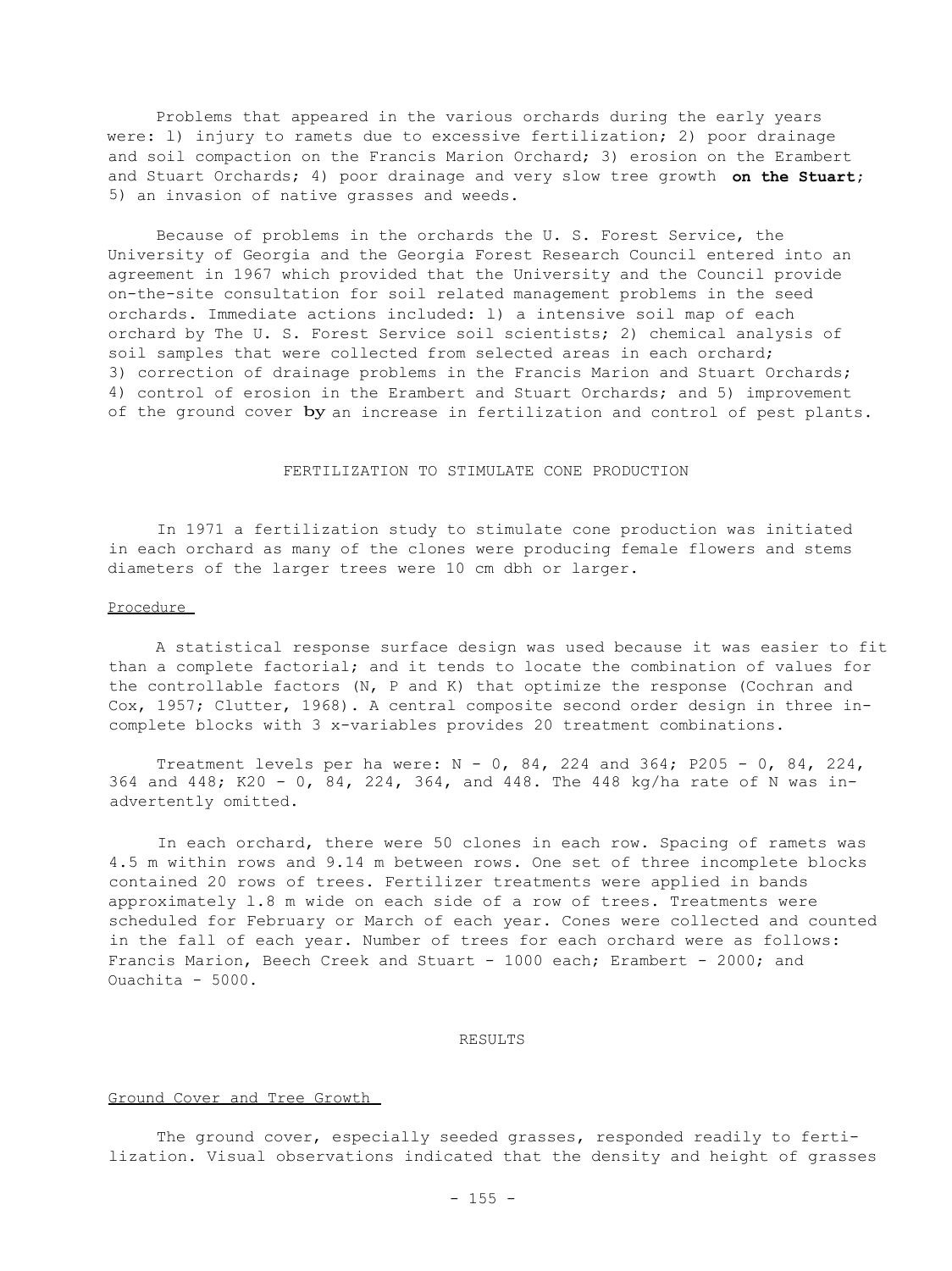increased with increasing rates of nitrogen and phosphorus. Erosion was controlled as the grass cover was stabilized.

All levels of fertilization increased diameter growth of trees. D.B.H. measurements were obtained for all trees in the Beech Creek Orchard Study. Trees in the Erambert, Stuart and Ouachita Orchards were grouped into two size classes in 1974-75, **i.e. <** 9 cm and > 9 cm; but in 1976, trees in the Ouachita orchards were grouped into three size classes, i.e. < 9 cm; 9 to 14 cm and > 14 cm.

The mean dbh's of the Beech Creek Orchard ranged from 8.4 cm for treatment 6 (84-84-364 kg/ha of N, P205 and K20) to 12.4 cm for treatment 12 (364-364-84 kg/ha of N, P205 and K20). Mean dbh for the control plots was 7.4 cm. Percent of larger trees (sizes 2 and 3) was almost consistently higher for treated plots as compared with controls (Table l).

Table 1.--Percent of size 2 and 3 trees for treated plots and the control.

| Orchard     | Size 2 trees $(> 9 cm)$ |         | Size 3 trees $(> 14$ cm) |         |
|-------------|-------------------------|---------|--------------------------|---------|
|             | Treatments<br>range     | Control | Treatments<br>range      | Control |
|             |                         |         | -percent—                |         |
| Erambert    | $31 - 79$               | 26      |                          |         |
| Stuart      | $37 - 54$               | 39      |                          |         |
| W. Ouachita | $40 - 521/$             | 351/    | $12 - 34$                | 11      |
|             |                         |         | $7 - 33$                 |         |

 $1/9$  to 14 cm

#### Francis Marion - Piedmont loblolly pine

The orchard was fertilized in 1971, 1972, and 1973. Cones were collected in 1972, 1973, 1974, and 1975. Mean number of cones per tree were: 1972 - l.0; 1973 - 9.8; 1974 - 15.6; 1975 - 5.9. Number of clones producing more than 10 cones per tree by years were: 1972 - 1; 1973 - 18; 1974 - 20; and 1975 - 6. Treatment affects on cone production were significant at the 5% level only in 1974. The Duncan range test showed that treatments with N and/or P205 levels of 224 to 364 kg/ha were significantly more effective than treatments with levels of 84 kg/ha or lower. Mean cone production per tree for N and P20 $_5$  at rates of 0, 84, 224 and 364 kg/ha were: 12, 13, 18, and 24 for N and 11, 11, 18 and 18 for  $P_2O_{5}$ , respectively. Potassium fertilization did not affect cone production. The cyclic affect of cone, production was evident in 1975 when mean yield per tree decreased to levels lower than those in 1974 and 1973.

# Beech Creek - Cherokee shortleaf pine

Plots were fertilized in the Spring of 1971, 1972, and 1973, and cones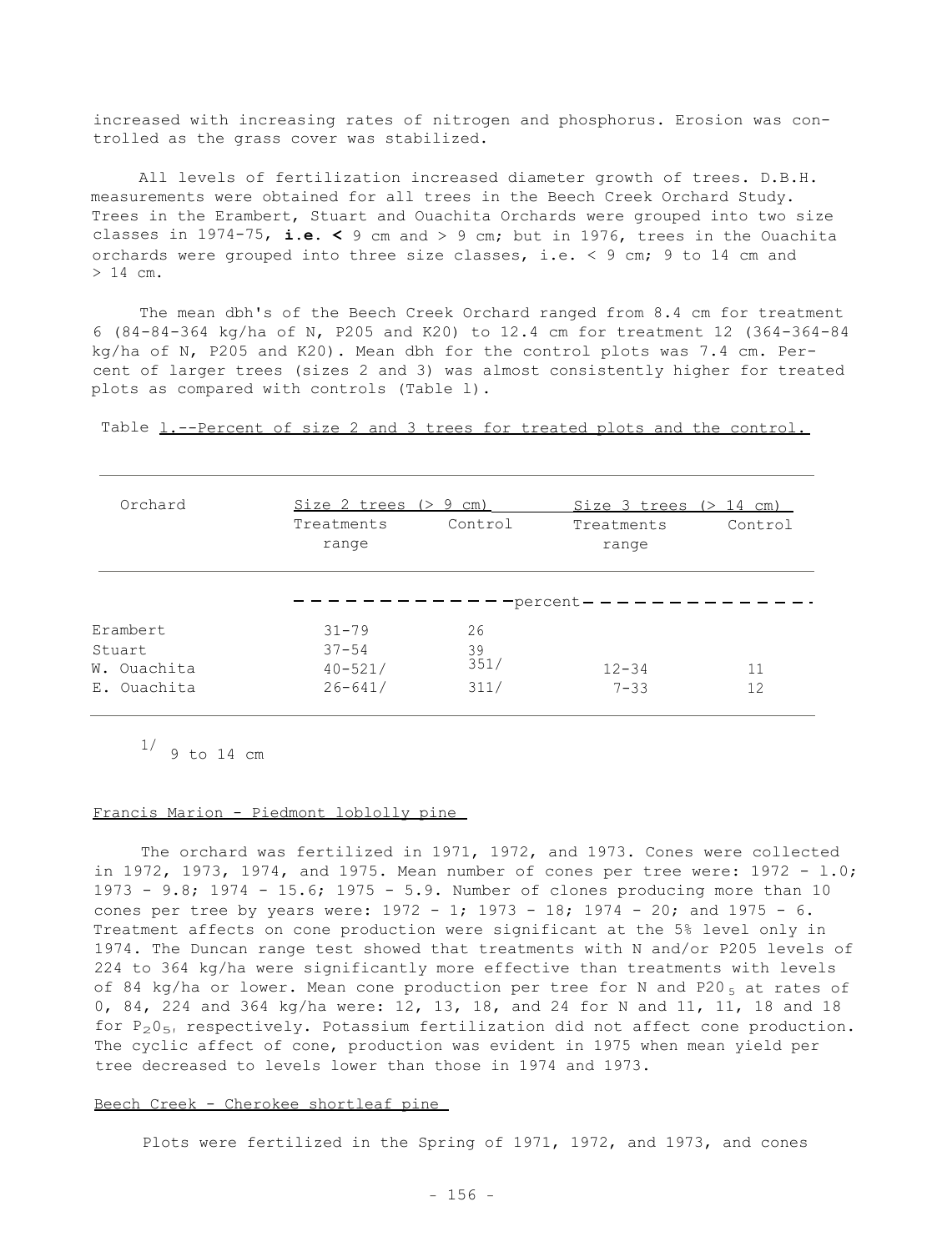were collected in the Fall of 1972, 1973, and 1974. D,B,H, measurements were obtained for all trees; and grouped into three size, classes  $\leq$ 9 cm; 9-14 cm, and  $> 14$  cm. Analysis of the data for the 1974 cone crop showed that clones, tree size and treatments had significant effects on yield. Total cone production increased with time with yields of 690, 4941, and 9219 cones for 1972, 1973, and 1974 respectively. In 1974 one clone produced 27% of the total yield; 3 clones accounted for 54% of the yield; and 11 clones produced 84% of the yield.

Yield by tree sizes were highly significant, with mean yields per tree for all clones of 2.2, 14.7, and 25.8 for size classes 1, 2, and 3 respectively. Yields from the best clones were 13.9, 40.4, and 96.6 for size classes 1, 2, and 3 respectively. There was a direct relationship between cone production and rates of N. High rates (448 kg/ha) of  $P_2 O_5$  and  $K_2 O$  had an adverse effect on production (Table 2).

|  |                          |  |  | Table 2.--Mean yield of cones per tree for different |
|--|--------------------------|--|--|------------------------------------------------------|
|  |                          |  |  | rates of nitrogen, phosphorus and potas-             |
|  | sium (Cherokee shortleaf |  |  |                                                      |

| Rates | Cones per tree |      |      |  |  |  |  |
|-------|----------------|------|------|--|--|--|--|
| kg/ha | Nitrogen       | P2°5 | K20  |  |  |  |  |
|       | 3.3            | 5.3  | 5.7  |  |  |  |  |
| 84    | 9.8            | 10.2 | 12.2 |  |  |  |  |
| 224   | 10.2           |      |      |  |  |  |  |
| 364   | 17.7           | 1761 | 14.9 |  |  |  |  |
| 448   |                | 6.5  | 13.2 |  |  |  |  |
|       |                |      |      |  |  |  |  |

Table 3.--Mean cone yields per tree from best and poorest treatments - Cherokee shortleaf pine - all sizes.

|       |              |     | Best treatments                                                                                     |       |          |                 |     | Poorest <u>treatments</u>         |      |
|-------|--------------|-----|-----------------------------------------------------------------------------------------------------|-------|----------|-----------------|-----|-----------------------------------|------|
|       | <u>Rates</u> |     | $\overline{\phantom{0}}$ $\overline{\phantom{0}}$ $\overline{\phantom{0}}$ $\overline{\phantom{0}}$ | Best  |          | Rates kg/ha All |     |                                   | Best |
| $^-N$ |              |     | $P205 K20$ Clones Clones                                                                            |       |          |                 |     | $N \tP_2 0_5 K_2 0$ Clones Clones |      |
|       |              |     |                                                                                                     |       |          |                 |     | 2,7                               | 10.3 |
| 364   | 364          | 84  | 28.2                                                                                                | 120.0 |          | control         |     |                                   |      |
| 364   | 84           | 364 | 18.5                                                                                                | 64.8  | $\theta$ | 224             | 224 | 5.5                               | 21.1 |
| 84    | 364          | 364 | 18.3                                                                                                | 71.5  | 84       | 364             | 84  | 6.3                               | 28.6 |
| 364   | 364          | 364 | 17.0                                                                                                | 56.2  | 224      | 448             | 224 | 6.3                               | 25.6 |

The high the low treatments were significantly different from one or more other treatments (Table 3). The cyclic effect of cone production did not develop during the three years of collection.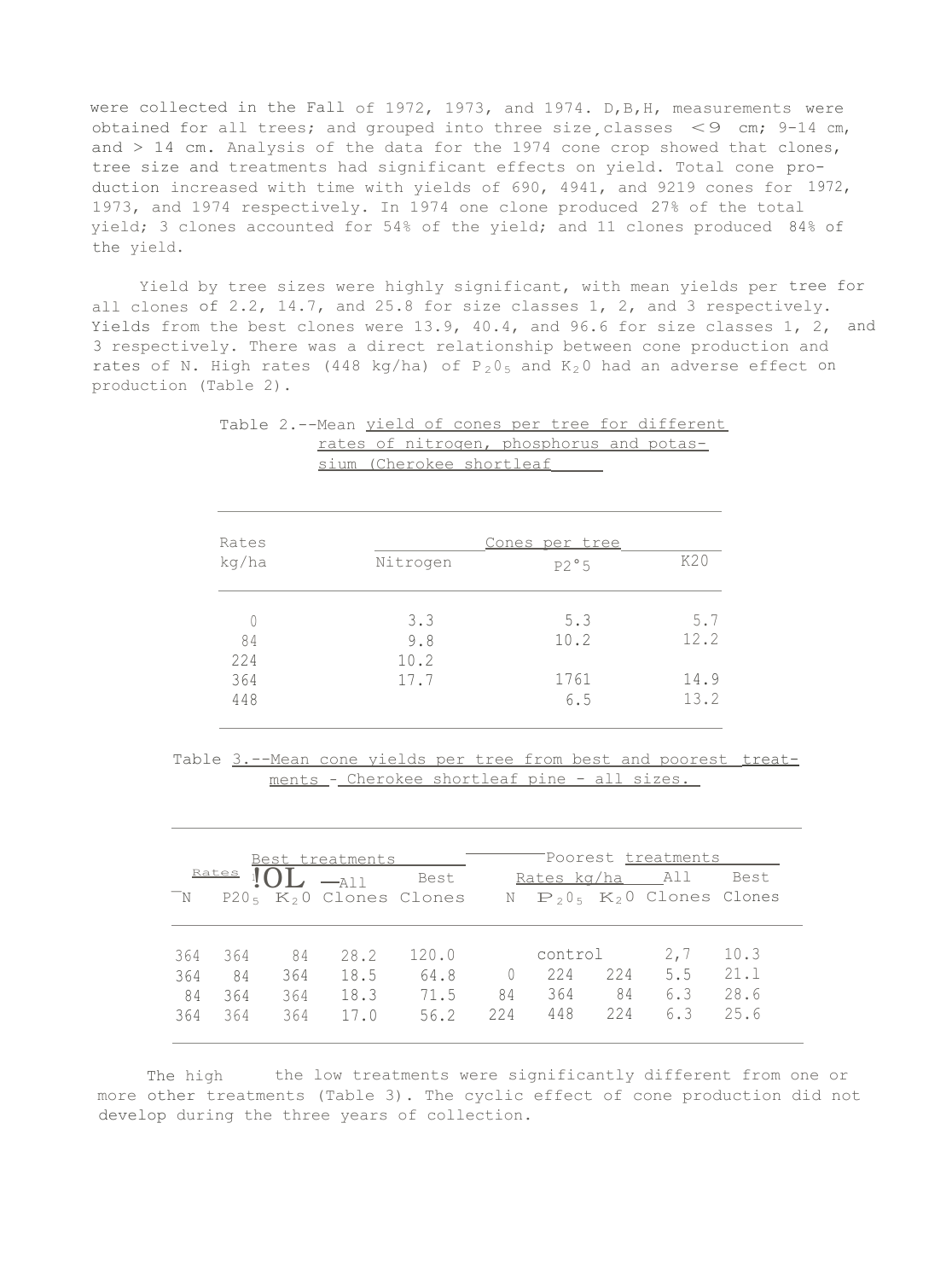# Stuart - Louisiana loblolly pine

Plots were fertilized in March or April of 1972, 1973, 1974, and 1975. Cones were collected in 1973, 1974, and 1975. Total cone production was fairly constant for the three years with yields of 16189, 12224, and 12511 cones for 1973, 1974, and 1975 respectively (clone number 6 excluded). Clones and tree size were the only factors correlated with cone production. Three clones produced 72.9 percent, 13 clones produced 95.7 percent, and 23 clones produced 98.9 percent of the yield in 1974, while 9 clones did not produce any cones.

Tree size had a highly significant effect on cone production. Fertilizer treatments had no significant effect on cone yields, yet the fertilized plots produced twice the yield of control plots each year (table 4).

|                                 | 1974 | 1975 |
|---------------------------------|------|------|
| $D.B.H. < 9 cm - 54\% of trees$ |      |      |
| Treated plots                   | 0.95 | 1.54 |
| Control                         | 0.77 | 1.27 |
| $D.B.H. > 9 cm - 46$ of trees   |      |      |
| Treated plots                   | 30.1 | 28.6 |
| Control                         | 17.4 | 12.2 |
|                                 |      |      |

# Table 4.--Mean number of cones per tree for Louisiana loblolly pine.

#### Erambert - Alabama loblolly pine

Treatments were made on one set of plots in March 1972, 1973, and 1974 (Replication 1). A second set of plots were fertilized in 1973 and 1974 (Replication 2). Cones were collected from all trees in 1974, 1975, and 1976; and from Replication 1 (1972 plots) in 1973.

Only the 1974, 1975, and 1976 crops of replication 1 and the 1975 and 1976 crops of replication 2 were affected by treatments. Although trees from the two sets of plots contained the same clones and were comparable in age, the reactions to fertilizer treatments were different. Differences in cone production due to clones and tree sizes were significant at the 1% level for both sets of plots for all years. Treatment effects were significant at the 1% level for the 1975 cone crop - Replication l; and at the 5% level for the 197s6 cone crop, replication 1 and the 1975 cone crop, replication 2 (table 5).

Effects of nitrogen were significant at the l% level for 1974 and 1975 cone crops in replication 1 and the 1975 cone crop in replication 2. Other variables significant at the 1 or 5% level for one or more crops were treatment x tree size, P, K, N x P, P x size, and N2.

For trees smaller than 9 cm dbh, N and P significantly effected cone production in replication l. An application of 364 kg/ha of N produced the most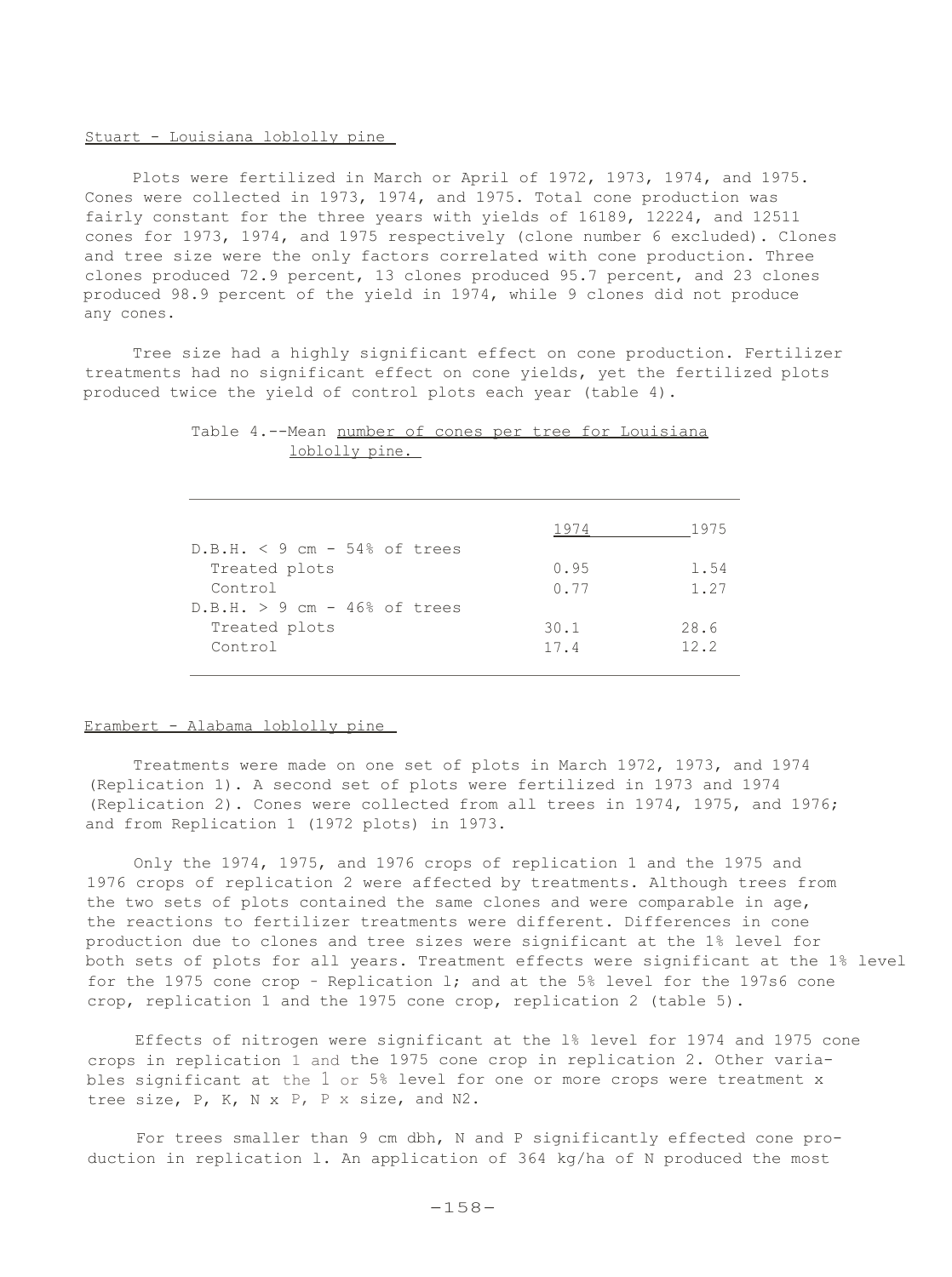cones for three consecutive years. Phosphorus at rates of 364 to 448 kg/ha of  $P_2 0_5$  gave the highest response. The best K rates were from 84 to 224 kg/ha of  $K_2 0$ . For trees larger than 9 cm dbh, N had a significant effect on cone production for both replications and years, The optimum rate was 224 kg/ha of N each year except in replication 1, the 364 kg/ha rate was best for the 1976 crop.

Phosphorus and K apparently are not as critical as N in stimulating cone production in the Erambert Orchard. The highest yields per year sometimes obtained with the higher rates of P and K fertilization were not always significantly different from yields for other rates but they indicate the relatively wide range of rates that can be used. Potential optimum rates of P20  $_5$  and K20 are within the range of 84 to 224 kg/ha.

|                  |      |               | Years    |                             |      |
|------------------|------|---------------|----------|-----------------------------|------|
| Variable         | 1974 | 1975          | 1976     | 1975                        | 1976 |
|                  |      |               | $P_2O_5$ |                             |      |
|                  |      |               |          |                             |      |
| All clones       |      | Replication 1 |          | Replication 2               |      |
| D.B.H. < 9 cm    | 448  | 448           | 224      | 0                           | 0    |
| D.B.H. > 9 cm    | 448  | 224           | 84       | $\cap$                      | 0    |
|                  |      |               |          | Replications 1 & 2 Combined |      |
| Best clones      |      |               |          |                             |      |
| D.B.H. < 9 cm    | 448  | 364           | 364      |                             |      |
| D.B.H. > 9 cm    | 448  | 224           | 84       |                             |      |
|                  |      |               | $K_2$ O  |                             |      |
| All clones       |      |               |          |                             |      |
| D.B.H. < 9 cm    | 224  | 84            | 84       | 224                         | 84   |
| D.B.H. > 9 cm    | 224  | 224           | 448      | 448                         | 448  |
|                  |      |               |          | Replications 1 & 2 Combined |      |
| Best clones      |      |               |          |                             |      |
| D.B.H. < 9 cm    | 448  | 84            | 84       |                             |      |
| D.B.H. > 9<br>cm | 224  | 224           | 224      |                             |      |
|                  |      |               |          |                             |      |

Table 5.---Rates of P205 and K20 associated with the highest yields of cones - Alabama loblolly pine.

In 1975, the year of maximum cone production, only 18 clones produced an average of more than 40 cones per tree. Nineteen clones averaged less than 10 cones per tree. only 16 clones had produced cones consistently over a three year period. When yields from all trees and from best clones were compared for specific periods of time, mean maximum yields for four year (1973-1976) and two year (1975-1976) period were obtained at annual rates of 364 kg/ha of nitrogen and 224 kg/ha of  $P_2 O_5$  and K20.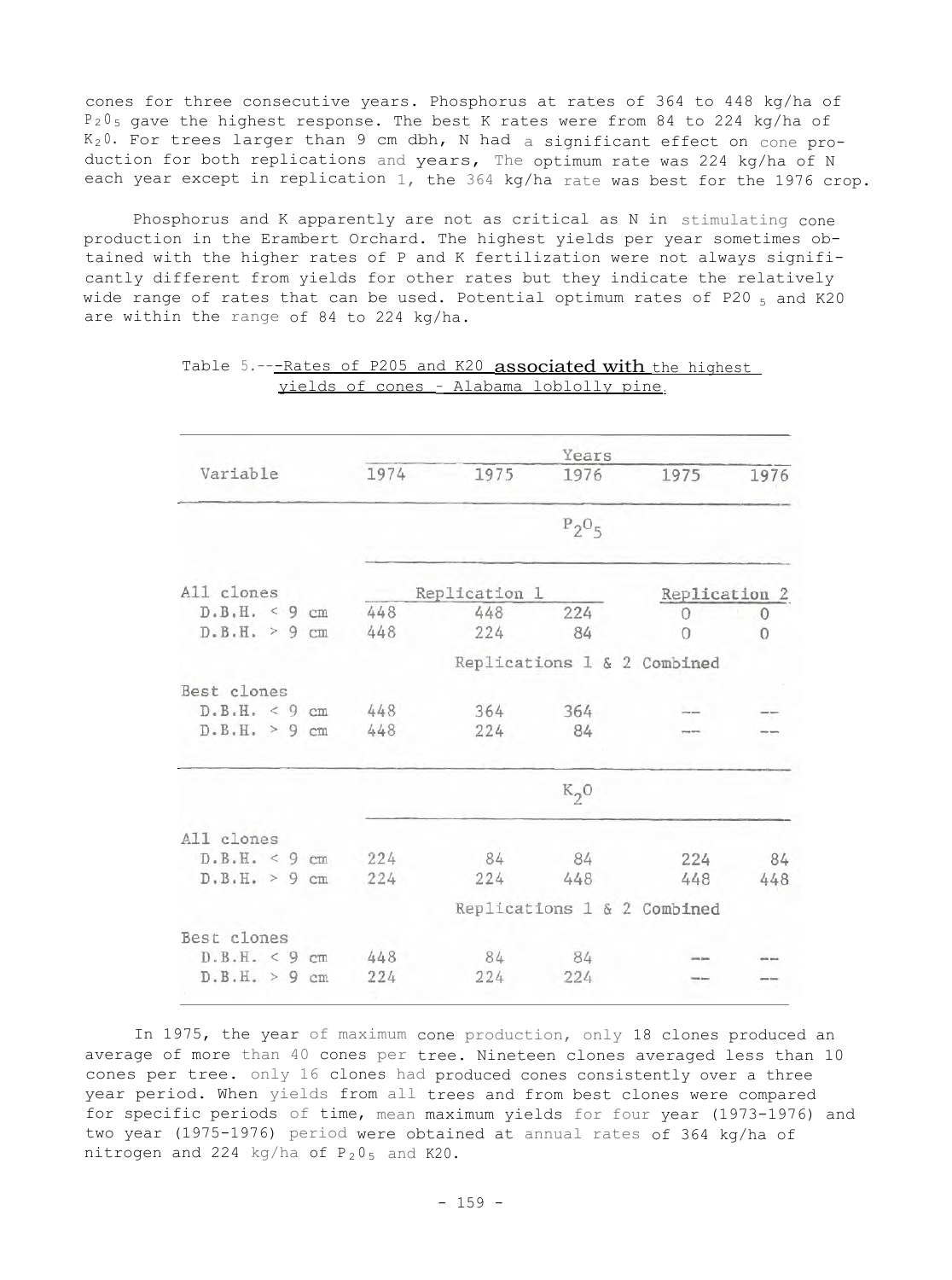#### Ouachita - West and East Ouachita shortleaf pine.

Three **sets** of blocks were established in West Ouachita shortleaf pine in the spring of 1972 and two sets of blocks in East Ouachita shortleaf pine in the spring of 1973. Treatments were continued through 1975. For reference purposes each set of blocks will be considered a replication. Cone collection began in 1973 and continued through 1976.

### West Ouachita

Clones, tree size, treatment and years (cycle) significantly affected cone production.

The highest yields were from treatments that contained N and/or P20  $_5$  at rates of 224 kg/ha or higher. Analysis of variance for nutrients indicated that P, NP, NK,  $N^2$ ,  $P^2$ ,  $K^2$  and NPK effects on large trees were significant at the 1 or 5% levels. Effects on small trees were generally non-significant. There was a reduction of cone production the third year from the cyclic effect. However, size 3 trees (> 14 cm dbh) were less affected than trees in the 9 and 9-14 cm diameter classes.

In 1975, the year of highest yields, only two clones produced more than 100 cones per tree, 5 clones more than 50 cones, 15 clones more than 20 cones and 24 clones more than 11 cones per tree. Twelve clones were consistent cone producers over a three year period. The larger trees with high yields generally required lower rate of fertilization than other trees (Table 6).

| Years and<br>tree size<br>(dbh) | Nitrogen | $P_2O_5$          | K <sub>2</sub> 0 |
|---------------------------------|----------|-------------------|------------------|
|                                 |          | All clones        |                  |
| $1974 - 9 - 14$ cm              |          |                   |                  |
| $1975 - 9 - 14$ cm              | 224      | 448               | 448              |
| $1975 - 9 - 14$ cm              | 224      | 224               | 224              |
| $> 14$ cm                       | 364      | 448               | 448              |
|                                 |          | High-yield clones |                  |
| $1974 - 9 - 14$ cm              | 364      | 84                | 364              |
| $1975 - 9 - 14$ cm              | 224      | 364               | 364              |
| $1976 - 9 - 14$ cm              | 224      | 224               | 224              |
| $>14$ cm                        | 364      | 84                | 84               |

# Table 6.--Fertilization rates for maximum cone production of West Ouachita shortleaf pine - kg/ha.

The accumulative effects of annual fertilization probably accounts for higher yields with lower rates of fertilization.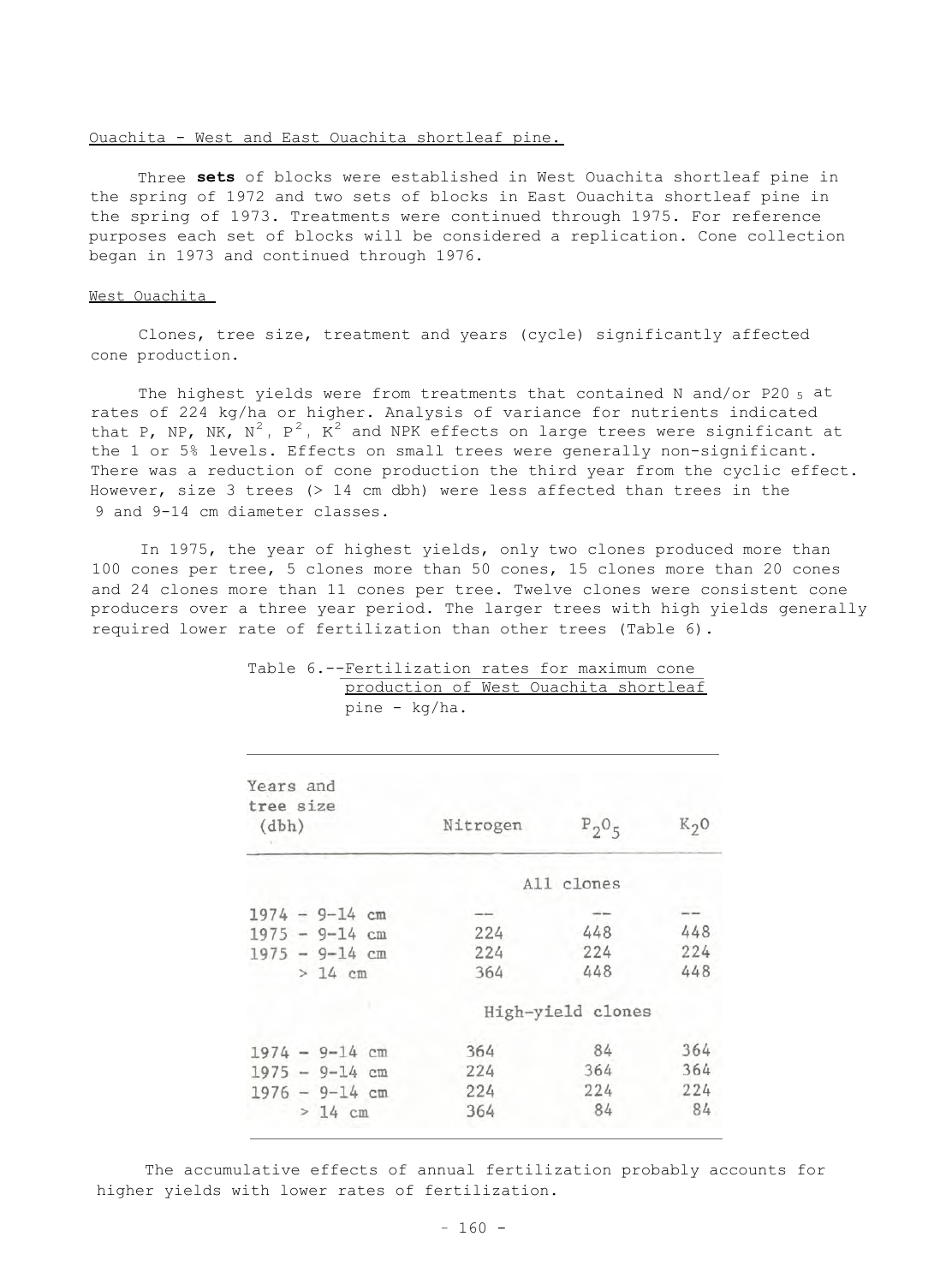### East Ouachita

Treatment effects on East Ouachita shortleaf pine were more pronounced than on the West Ouachita trees. Nutrient rates and interactions were highly significant for trees above 9 cm dbh. There were no real significant effects on small trees. Best rates for two years are shown in Table 7.

| Year and<br>tree size<br>(dbh) | Nitrogen | $P_2O_5$    | K <sub>2</sub> 0 |
|--------------------------------|----------|-------------|------------------|
|                                |          | All clones  |                  |
| $1975 - 9 - 14$ cm             | 364      | 364         | 84               |
| $1976 - 9 - 14$ cm             | 364      | 84          | 84               |
| $>14$ cm                       | 364      | 84          | 84               |
|                                |          | Best clones |                  |
| $1975 - 9 - 14$ cm             | 364      | 364         | 84               |
| $1976 - 9 - 14$ cm             | 364      | 84          | 84               |
| $>14$ cm                       | 364      | 364         | 84               |

Table 7.--Fertilizer rates for maximum production of cones from East Ouachita shortleaf pine - kg/ha.

In 1976, the treatments with the highest yields were significantly better than treatments with lowest yields (Table 8); but all are not significantly different for each other or some other treatments. Low yields were associated with 0 rates of N, P or K and with the highest rates of P and K. These treatments were significantly lower than all other treatments.

### SUMMARY

- i. Fertilization to stimulate and maintain a vegetative cover may not be sufficient to stimulate flower and subsequent cone production. Fertilization may stimulate tree growth without affecting flower production.
- 2. The variability among seed orchards precludes the use of a standard rate of fertilization for all orchards.
- 3. Species and provenance affect efficiency of nutrient use and fertilizer requirements.
- 4. Tree size influenced cone production. Trees less than 9 cm dbh were not heavy cone producers and cone production on these small trees was not affected by fertilization.
- 5. Non-cone producing trees did not respond to fertilization.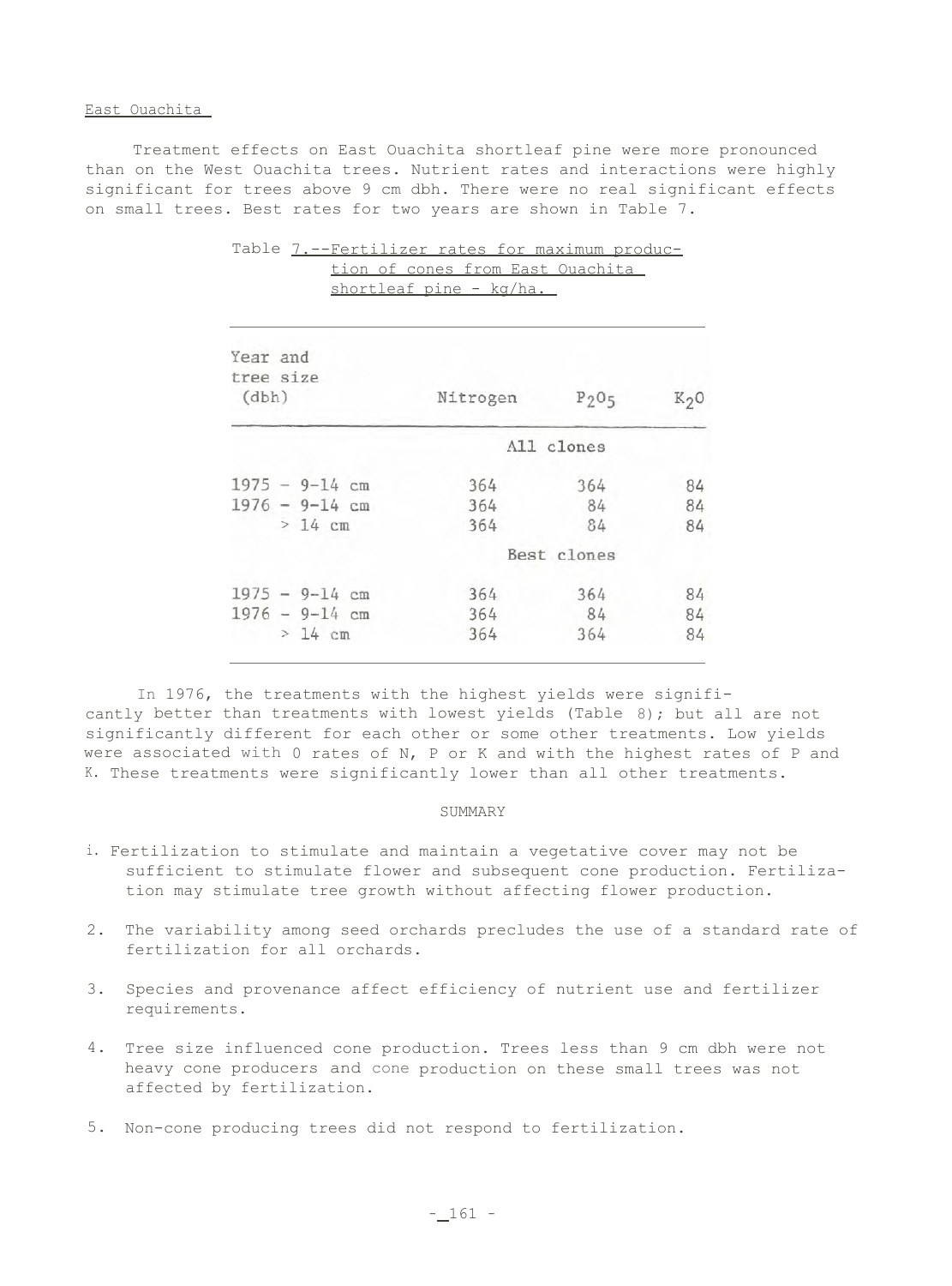| $\mathbb N$    | Rates<br>$P_2O_5$ | $K2$ O         |         | All clones          |              |                    | Best clones     |       |
|----------------|-------------------|----------------|---------|---------------------|--------------|--------------------|-----------------|-------|
| kg/ha          |                   | A11<br>Sizes   |         | $9-14$ cm $> 14$ cm | A11<br>Sizes | $9 - 14$ cm        | $>14$ cm        |       |
|                |                   |                |         |                     |              | Best treatments    |                 |       |
| 364            | 364               | 364            | 82.4    | 56.1                | 150.0        |                    | $170.0$ $109.3$ | 227.9 |
| 364            | 84                | 84             |         | 76.0 66.7           | 115.0        |                    | $141.9$ $136.0$ | 178.5 |
| 84             | 364               | 84             |         | $58.0$ $44.4$       | 107.3        |                    | 123.5 106.3     | 158.2 |
| 364            | 364               | 84             | 50.0    | 46.2                | 83.4         |                    | $100.0$ 88.3    | 143.4 |
|                |                   |                |         |                     |              | Poorest treatments |                 |       |
| 224            | 224               | $\overline{0}$ | 2.2     | 2.8                 | 3.4          |                    | $4.4$ 5.8       | 4.0   |
| 224            | 224               | 448            | 3.2     | 3.8                 | 3.0          |                    | $5.1$ 6.3       | 4.2   |
| 224            | $\overline{0}$    |                | 224 5.0 | 6.6                 | 5.0          | 9.3                | 11.3            | 6.6   |
| $\overline{0}$ | 224               |                |         | $224$ 6.0 5.1       | 22.5         |                    | $12.9$ $9.4$    | 32.1  |
| 224            | 448               | 224            | 8.3     | 8.5                 | 14.8         | 16.1               | 17.6            | 20.4  |

Table 8.--Yields for East Ouachita shortleaf pine - 1976.

6. Trees with a high potential for cone production were significantly affected by fertilization.

- 7. There must be a reasonable balance between N-P-K for the stimulation of cone production.
- 8. Nitrogen is the most important element affecting flowering provided P and K are not limiting.
- 9. \Phosphorus and potassium are essential for cone production. High rates of fertilization may be used to increase levels of available and fixed P and K to optimum levels; after which heavy rates have an adverse effect on cone production. Optimum rates of fertilization after the first or second year are within the range of 84 to 364 kg/ha of P205 and K20. Rates of 448 kg/ha of P205 and K20 had an adverse effect on cone production.
- 10. Rates of fertilization up to 224 kg/ha of N,  $P_2O_5$  and  $K_2O$  did not break the cyclic effect of cone production by loblolly and shortleaf pine.
- 11. By judicious fertilization, the seed orchard manager may be able to produce abundant cone crops in different parts of the orchard each year - thus concentrating harvest on 1/3 to 1/2 of the orchard.

## LITERATURE CITED

- Barnes, R. L. and G. W. Bengston. 1968. Effects of fertilization, irrigation and cover cropping on flowering and on nitrogen and soluble sugar composition of slash pine. Forest Sci. 14(2): 172-180.
- Clutter, Jerome L. 1968. Design and analysis of forest fertilization experiments. In: Forest Fertilization - Theory and Practice. T.V.A. Muscle Shoals, Alabama, pp. 281-293.